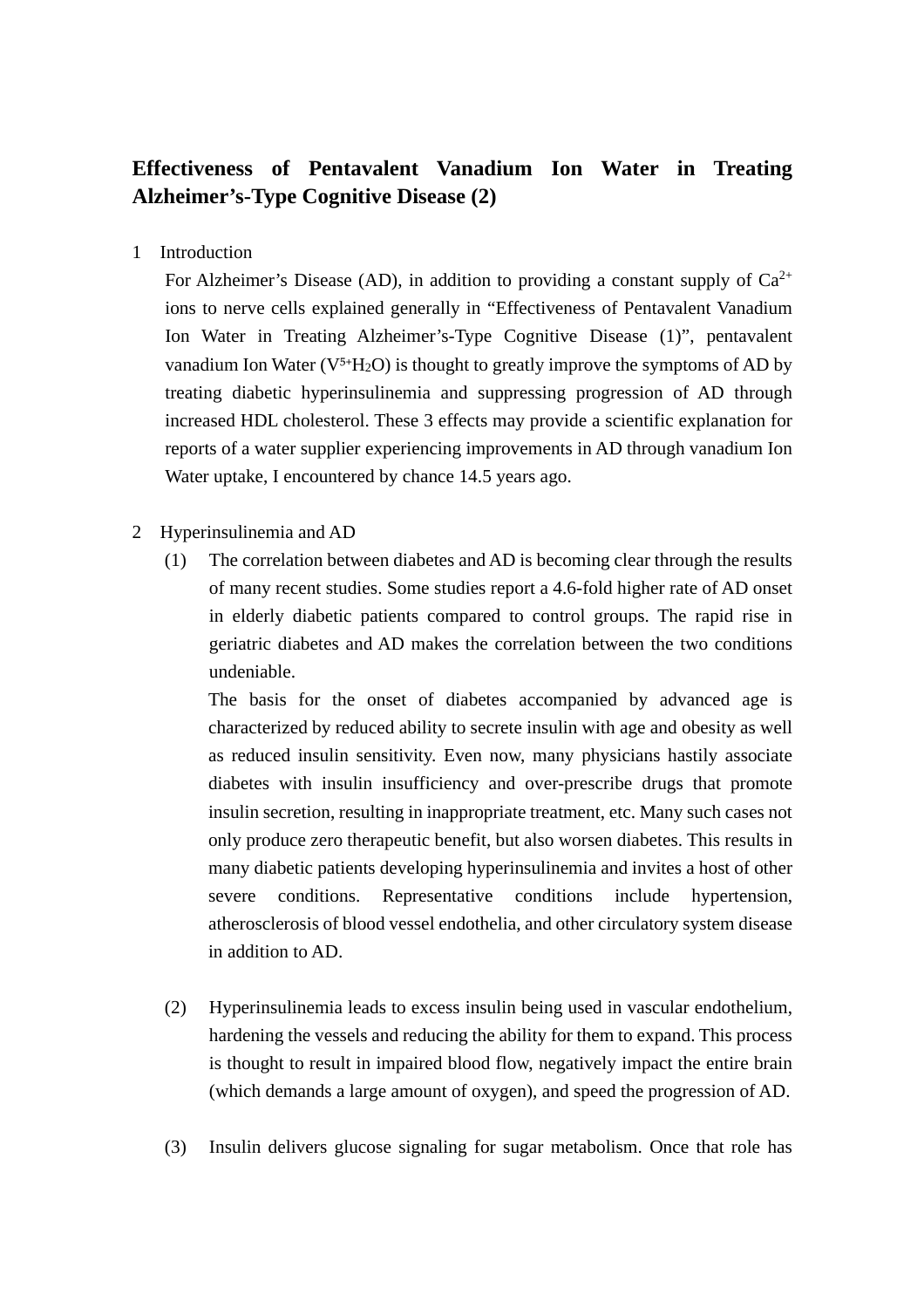been fulfilled, it is broken down by insulin-degrading enzyme and eliminated in the blood. Insulin-degrading enzyme possess the capability to break down other unnecessary products as well, can degrade the amyloid β protein  $(Aβ)$ that is leaked from nerve cells, and is central to the development of AD. As diabetes progresses, blood insulin concentrations become continually elevated, resulting in monopolization of insulin-degrading enzyme by insulin degradation and lessening the degradation of Aβ. The amount of Aβ deposition increases, and AD subsequently progresses.

(4)  $V^{5+}H_2O$  has been shown in several past clinical studies to drastically improve symptoms in patients with hyperlipidemic insulin resistance that progresses into diabetes (more than 50% of all patients) upon 1 to 3 months of administration (1-2L/day).

(Refer to attached "Wonders of Vanadium")

 $V<sup>5+</sup>H<sub>2</sub>O$  normalizes blood sugar levels and alleviates hyperinsulinemia in patients with hyperlipidemic diabetes. Furthermore, AD is improved through the promotion of Aβ degradation and increased blood flow resulting from healthier blood vessels.

- 3 HDL Cholesterol and AD
	- (1) Currently, there is little knowledge of cholesterol metabolism as it occurs within the organ richest in cholesterol: the brain (central nervous system). However, recent studies have shown us that it is related to AD in many ways. The central nervous system is separated from the general circulatory system by the blood-brain barrier, and is therefore thought to have an independent cholesterol metabolization system. Moreover, brain cholesterol is limited to only the HDL cholesterol that can pass the blood-brain barrier. In light of this AD connection, multiple reports indicate a decreased amount of

serum HDL cholesterol and brain HDL cholesterol in AD patients. There are also reports of low serum HDL cholesterol (and possibly low brain HDL cholesterol given the HDL formation mechanism) as a risk factor for the progression of AD.

(2) HDL cholesterol also collects deposited Aβ, meaning a reduction in HDL can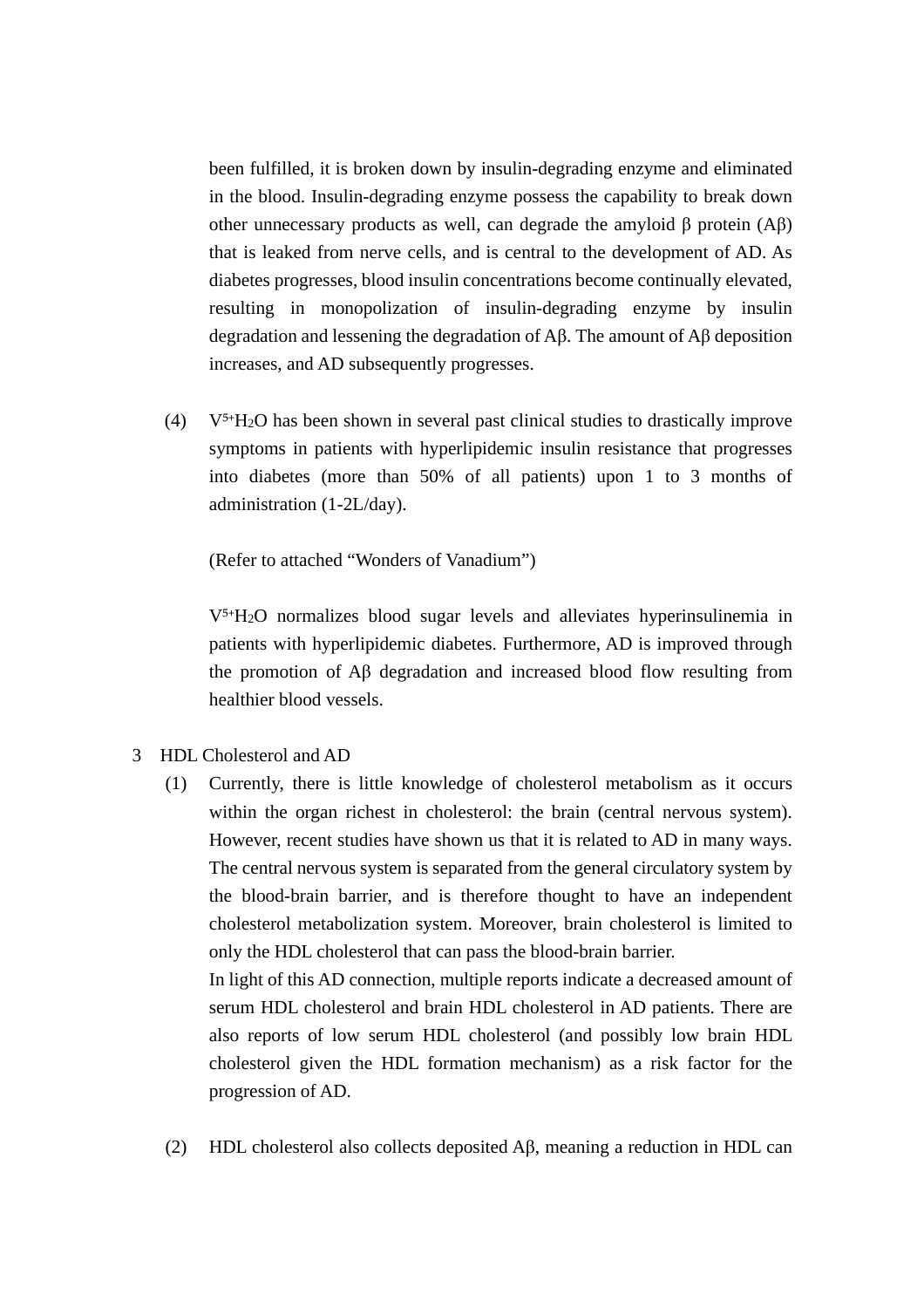promote the progression of AD.

- (3) A sufficient quantity of HDL cholesterol is necessary to maintain the plasticity of synapses, which plays an important role in information transmission. Accordingly, we have come to learn that this required quantity is produced by cholesterol metabolism mechanisms that take place near the intracranial terminus.
- (4)  $V^{5+}H_2O$ , through the Aoki Hypothesis, has demonstrated a mechanism of action as well as clinical trial results (refer to attached "Wonders of Vanadium"). According to this, almost all people have elevated HDL cholesterol (by an average of 11%). The HDL cholesterol that plays a major role in the onset and progression of AD can be raised with  $V^{5+}H_2O$ .

It is thought that these properties of  $V^{5+}H_2O$  also offset the onset and improve the symptoms of AD.

- 4 Conclusion
	- (1) Kin and Gin, the nationally popular sisters that came to popularity through television, kept a sharp wit and did not show signs of age-related cognitive decline even after passing 100 years of age. When a group of interested researchers autopsied the sisters' brains after death, to the research group's surprise, they found tightly-packed deposits of Aβ, the fundamental cause of AD. Thinking this strange, the research group investigated the sisters' eating habits when they were alive and found that both Kin and Gin ate a lot of blueskin fish rich in DHA and EPA every day. This left the question of whether DHA and EPA possess some action that suppresses Aβ deposition and AD onset. This, combined with 13 consecutive failures in AD drug development carried out based on the basis of the Aβ theory, strengthened the case for an explanation other than Aβ theory in regards to the true onset of AD.
	- (2) Although only observed in 3 cases, we think the fact that  $V^{5+}H_2O$  drastically improves AD is significant. Moreover,  $V^{5+}H_2O$  is theorized to possess physiological functions that produce various results of AD onset suppression and symptom improvement by (i) constant  $Ca^{2+}$  supply to the central intracranium, (ii) alleviation of diabetic hyperinsulinemia, and (iii) HDL